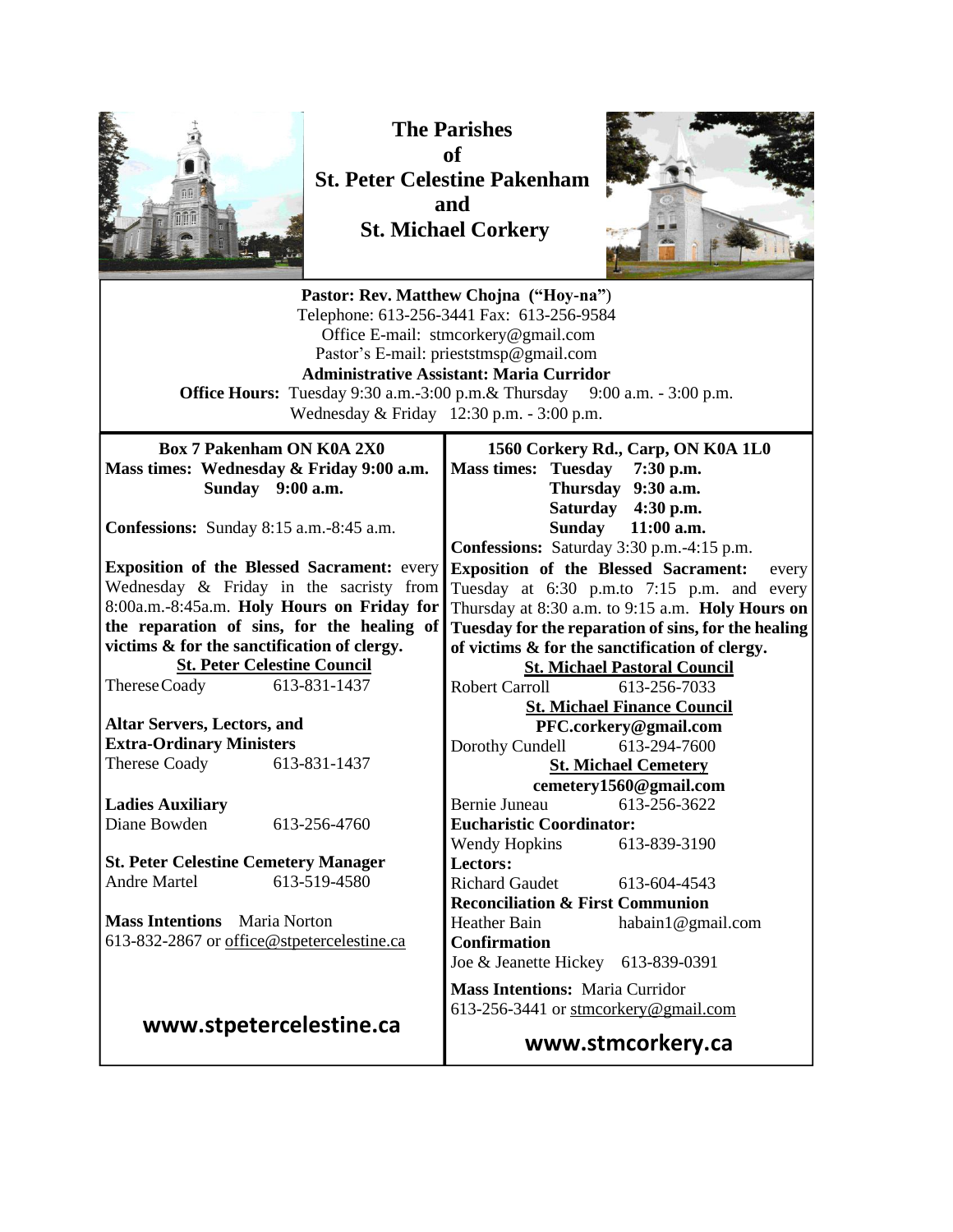| <b>WEEK MASSES</b>                        |                     |                    | <b>MASS INTENTIONS</b>                               |
|-------------------------------------------|---------------------|--------------------|------------------------------------------------------|
| Saturday, August 31                       | $4:30$ p.m. Corkery |                    | Mass for the People - Missa Pro Populo               |
| <b>Sunday, September 1</b>                |                     | 9:00 a.m. Pakenham | +Jack & Nita Ryan and Sharon Ryan by Joe             |
|                                           |                     |                    | <b>Ryan &amp; Family</b>                             |
|                                           |                     |                    | +Mary & Wilfred Colton & Allan Trotman by            |
|                                           |                     |                    | <b>Martha Colton &amp; Family</b>                    |
|                                           | 11:00 a.m. Corkery  |                    | Intentions of Mr. Haughian by the Beyer Family       |
| Tuesday, September 3                      | 7:30 p.m. Corkery   |                    | +Sgt. Scott A. Koppenhafer by Priscilla<br>Wilkinson |
|                                           |                     |                    | $+$ Michael Dion by his wife, son & daughter         |
| Wednesday, September 4 9:00 a.m. Pakenham |                     |                    | +Geoffrey Ian Thomas by the Family                   |
| Thursday, September 5                     | 9:30 a.m. Corkery   |                    | <b>Intentions of Sharleen Dunfeild</b>               |
| <b>Friday, September 6</b>                |                     | 9:00 a.m. Pakenham | In Honour of the Sacred Heart of Jesus               |
|                                           |                     |                    | <b>Intentions of St Peter Celestine Parish by</b>    |
|                                           |                     |                    | <b>Shannon McGruer</b>                               |
| Saturday, September 7                     | $4:30$ p.m. Corkery |                    | +Joseph Scheid by Inga Walsh                         |
| <b>Sunday, September 8</b>                |                     | 9:00 a.m. Pakenham | <b>Mass for the People - Missa Pro Populo</b>        |
|                                           | 11:00 a.m. Corkery  |                    | Intentions of Mrs. Milne by the Beyer Family         |

**A BIBLICAL WALK THROUGH THE MASS:** Would you like to better understand the meaning behind the parts of the Mass? In his video-based study *A Biblical Walk Through the Mass*, Dr. Edward Sri explores the roots of the words and gestures we experience at Mass. Beginning **September 9**th at **7:00 p.m.** and every **Monday** for **5** weeks **at St Peter Celestine Church**.

To register: call **Shannon McGruer** at **613-623-9289** or email: **[shannonmcgruer@gmal.com](mailto:shannonmcgruer@gmal.com)**. Cost: \$30 for materials. **Please register by September 1st.**

ST. MICHAEL'S PIG ROAST: NEXT WEEKEND- SEPTEMBER 7<sup>TH</sup>: The Parish Pig Roast will take place on Saturday, September 7<sup>th</sup> following the 4:30 p.m. Mass. Good food, good entertainment and fun for the kids. Bring your own chairs, blankets and beverages. Sign-up sheets for food donations will be at the entrance to the church. In the event of inclement weather, tables and chairs will be set up in the school gym. See you there!

**OUR LADY HOME VISITATION:** Begins this weekend. Parishioners can sign the sign-up sheet at the back of the both churches to request the Blessed Virgin Mary statue to visit their home.

## **BOOK OF THE MONTH**

-**Catechism of the Catholic Church** [http://www.vatican.va/archive/ENG0015/\\_INDEX.HTM](http://www.vatican.va/archive/ENG0015/_INDEX.HTM)

## **-The Catechism of the Council of Trent**

[https://archive.org/stream/thecatechismofth00donouoft/thecatechismofth00donouoft\\_djvu.txt](https://archive.org/stream/thecatechismofth00donouoft/thecatechismofth00donouoft_djvu.txt)